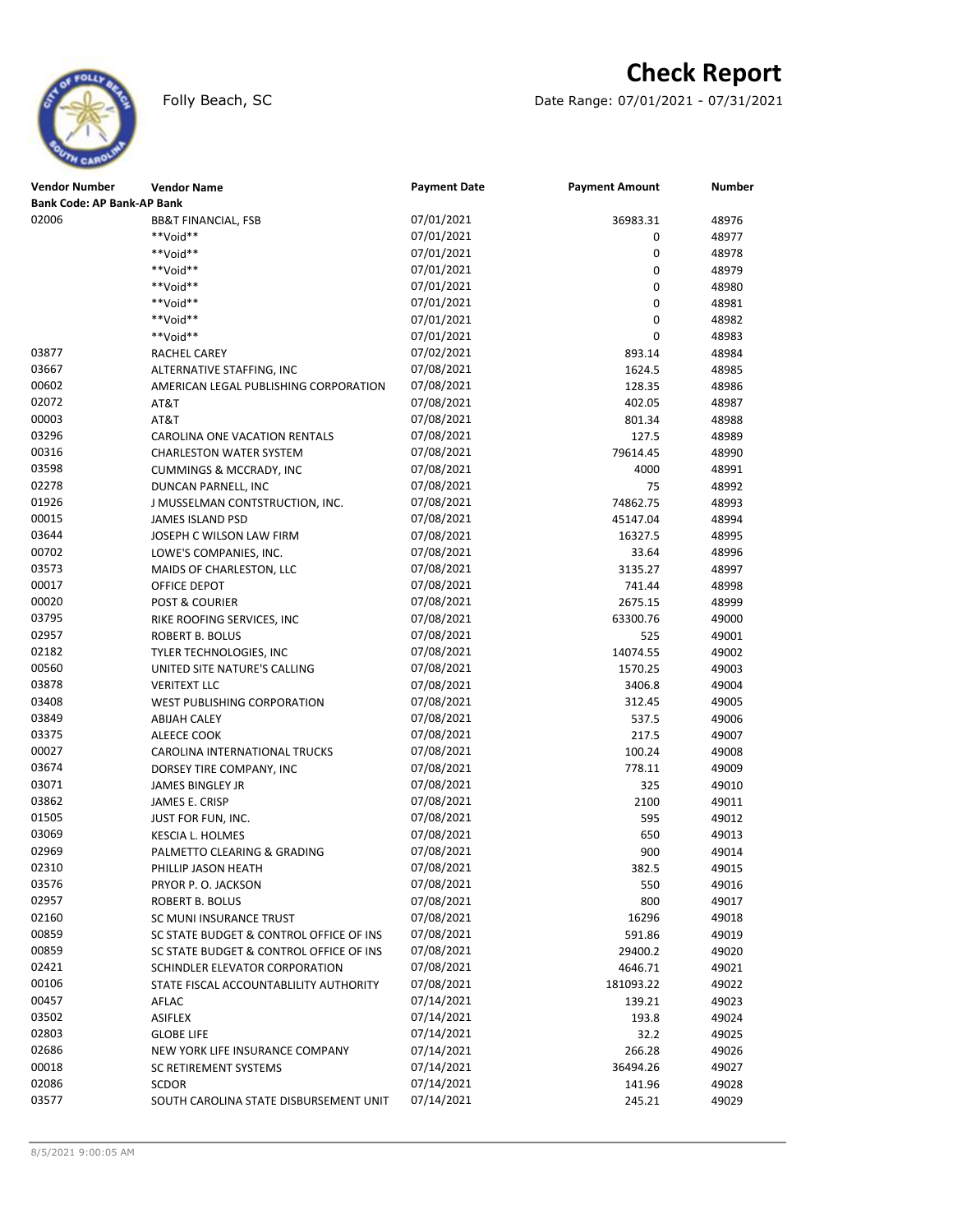|  | Date Range: 07/01/2021 - 07/31/2021 |  |
|--|-------------------------------------|--|
|--|-------------------------------------|--|

| <b>Check Report</b>           |                                                              |                                   |                                 | Date Range: 07/01/2021 - 07/31/2021 |  |
|-------------------------------|--------------------------------------------------------------|-----------------------------------|---------------------------------|-------------------------------------|--|
| <b>Vendor Number</b><br>03577 | <b>Vendor Name</b><br>SOUTH CAROLINA STATE DISBURSEMENT UNIT | <b>Payment Date</b><br>07/14/2021 | <b>Payment Amount</b><br>297.17 | <b>Number</b><br>49030              |  |
| 00938                         | AMERICAN TEST CENTER, INC.                                   | 07/15/2021                        | 1098                            | 49031                               |  |
| 02804                         | APPALACHAIN SPRINGS BOTTLE WATER                             | 07/15/2021                        | 43.6                            | 49032                               |  |
| 01084                         | <b>BOOTJACK, INC</b>                                         | 07/15/2021                        | 402.17                          | 49033                               |  |
| 00070                         | CITY OF FOLLY BEACH WATER DEPT                               | 07/15/2021                        | 744.21                          | 49034                               |  |
| 00070                         | CITY OF FOLLY BEACH WATER DEPT                               | 07/15/2021                        | 415.22                          | 49035                               |  |
| 03282                         | DOCTORS CARE, PA                                             | 07/15/2021                        | 357                             | 49036                               |  |
| 02128                         | EAST COAST ARTIE'S INC                                       | 07/15/2021                        | 2727                            | 49037                               |  |
| 02128                         | <b>EAST COAST ARTIE'S INC</b>                                | 07/15/2021                        | $-2727$                         | 49037                               |  |
| 02046                         | <b>ERIC LUTZ</b>                                             | 07/15/2021                        | 80.14                           | 49038                               |  |
| 03017                         | <b>FOLLY'S BEST RENTALS</b>                                  | 07/15/2021                        | 349.5                           | 49039                               |  |
| 00016                         | RICOH USA, INC                                               | 07/15/2021                        | 49.74                           | 49040                               |  |
| 00016                         | RICOH USA, INC                                               | 07/15/2021                        | 377                             | 49041                               |  |
| 01210                         | <b>SEGRA</b>                                                 | 07/15/2021                        | 3480.67                         | 49042                               |  |
| 03878                         | <b>VERITEXT LLC</b>                                          | 07/15/2021                        | 1336.1                          | 49043                               |  |
| 01185                         | <b>VERIZON WIRELESS</b>                                      | 07/15/2021                        | 1351.34                         | 49044                               |  |
| 03849                         | <b>ABIJAH CALEY</b>                                          | 07/15/2021                        | 200                             | 49045                               |  |
| 02070                         | AIR CLEANING SPECIALISTS, INC.                               | 07/15/2021                        | 1200.28                         | 49046                               |  |
| 03061                         | ALL SEASONS LANDSCAPE & MAINTENANCE LLC                      | 07/15/2021                        | 2944                            | 49047                               |  |
| 01546                         | ALL SEASONS TRUE VALUE                                       | 07/15/2021                        | 100.24                          | 49048                               |  |
| 03667                         | ALTERNATIVE STAFFING, INC                                    | 07/15/2021                        | 1242                            | 49049                               |  |
| 01915                         | AT&T                                                         | 07/15/2021                        | 101.15                          | 49050                               |  |
| 02278                         | DUNCAN PARNELL, INC                                          | 07/15/2021                        | 59.85                           | 49051                               |  |
| 00440                         | FERGUSON ENTERPRISES, INC.                                   | 07/15/2021                        | 62.84                           | 49052                               |  |
| 03586                         | JEFFREY GOUIN                                                | 07/15/2021                        | 1550                            | 49053                               |  |
| 03069                         | <b>KESCIA L. HOLMES</b>                                      | 07/15/2021                        | 160                             | 49054                               |  |
| 03718                         | MICHAEL DAVID SMITH                                          | 07/15/2021                        | 315                             | 49055                               |  |
| 03393                         | PAUL J. LAIN                                                 | 07/15/2021                        | 1545                            | 49056                               |  |
| 00045                         | PRIORITY LANDSCAPING                                         | 07/15/2021                        | 300                             | 49057                               |  |
| 02957                         | ROBERT B. BOLUS                                              | 07/15/2021                        | 1050                            | 49058                               |  |
| 03283                         | ROBERT R. WAGENBRENNER                                       | 07/15/2021                        | 800                             | 49059                               |  |
| 00225                         | STATE OF SOUTH CAROLINA                                      | 07/15/2021                        | 800                             | 49060                               |  |
| 03182                         | THE SHERWIN WILLIAMS CO                                      | 07/15/2021                        | 22.99                           | 49061                               |  |
| 02787                         | VIEO DESIGN LLC                                              | 07/15/2021                        | 97                              | 49062                               |  |
| 03866                         | WE LOVE MOVING, LLC                                          | 07/15/2021                        | 1955                            | 49063                               |  |
| 03752                         | WEST CHATHAM WARNING DEVICES                                 | 07/15/2021                        | 917.41                          | 49064                               |  |
| 00018                         | SC RETIREMENT SYSTEMS                                        | 07/15/2021                        | 34.87                           | 49065                               |  |
| 00602                         | AMERICAN LEGAL PUBLISHING CORPORATION                        | 07/22/2021                        | 1864.68                         | 49066                               |  |
| 01459                         | <b>CHARLESTON COUNTY TREASURER</b>                           | 07/22/2021                        | 1130.46                         | 49067                               |  |
| 03019                         | <b>COLLEEN JOLLEY</b>                                        | 07/22/2021                        | 367.4                           | 49068                               |  |
| 02527                         | <b>EAST COAST HYDRAULICS</b>                                 | 07/22/2021                        | 2727                            | 49069                               |  |
| 03060                         | JENNIFER STRINGER OBI                                        | 07/22/2021                        | 2280                            | 49070                               |  |
| 03014                         | JOHN MCFARLAND                                               | 07/22/2021                        | 393.3                           | 49071                               |  |
| 00470                         | LOUIE & SONS BODY SHOP, INC.                                 | 07/22/2021                        | 5535.76                         | 49072                               |  |
| 03849                         | <b>ABIJAH CALEY</b>                                          | 07/22/2021                        | 390                             | 49073                               |  |
| 02722                         | ADAM D. YOUNG                                                | 07/22/2021                        | 4112                            | 49074                               |  |
| 03667                         | ALTERNATIVE STAFFING, INC                                    | 07/22/2021                        | 850.5                           | 49075                               |  |
| 03019                         | <b>COLLEEN JOLLEY</b>                                        | 07/22/2021                        | 80                              | 49076                               |  |
| 02785                         | CONSOLIDATED PIPE & SUPPLY CO                                | 07/22/2021                        | 29219.63                        | 49077                               |  |
| 00040                         | <b>DOMINION ENERGY</b>                                       | 07/22/2021                        | 11621.73                        | 49078                               |  |
| 03674                         | DORSEY TIRE COMPANY, INC                                     | 07/22/2021                        | 1389.42                         | 49079                               |  |
| 00440                         | FERGUSON ENTERPRISES, INC.                                   | 07/22/2021                        | 1509.01                         | 49080                               |  |
| 02466<br>03731                | FRASIER TIRE SERVICE, INC                                    | 07/22/2021                        | 374.37                          | 49081                               |  |
|                               | <b>GO STORE IT FOLLY ROAD</b>                                | 07/22/2021                        | 456                             | 49082                               |  |
| 02016                         | <b>IAFC</b>                                                  | 07/22/2021                        | 225                             | 49083                               |  |
| 03586                         | JEFFREY GOUIN                                                | 07/22/2021                        | 1595                            | 49084                               |  |
| 03654<br>02250                | JOHN HERMAN OLTMANN JR                                       | 07/22/2021<br>07/22/2021          | 350<br>243                      | 49085                               |  |
| 03393                         | MELMER, INC                                                  | 07/22/2021                        |                                 | 49086                               |  |
| 03576                         | PAUL J. LAIN                                                 | 07/22/2021                        | 1265<br>137.5                   | 49087<br>49088                      |  |
| 02961                         | PRYOR P. O. JACKSON                                          | 07/22/2021                        | 450                             | 49089                               |  |
|                               | RICK WEST                                                    |                                   |                                 |                                     |  |